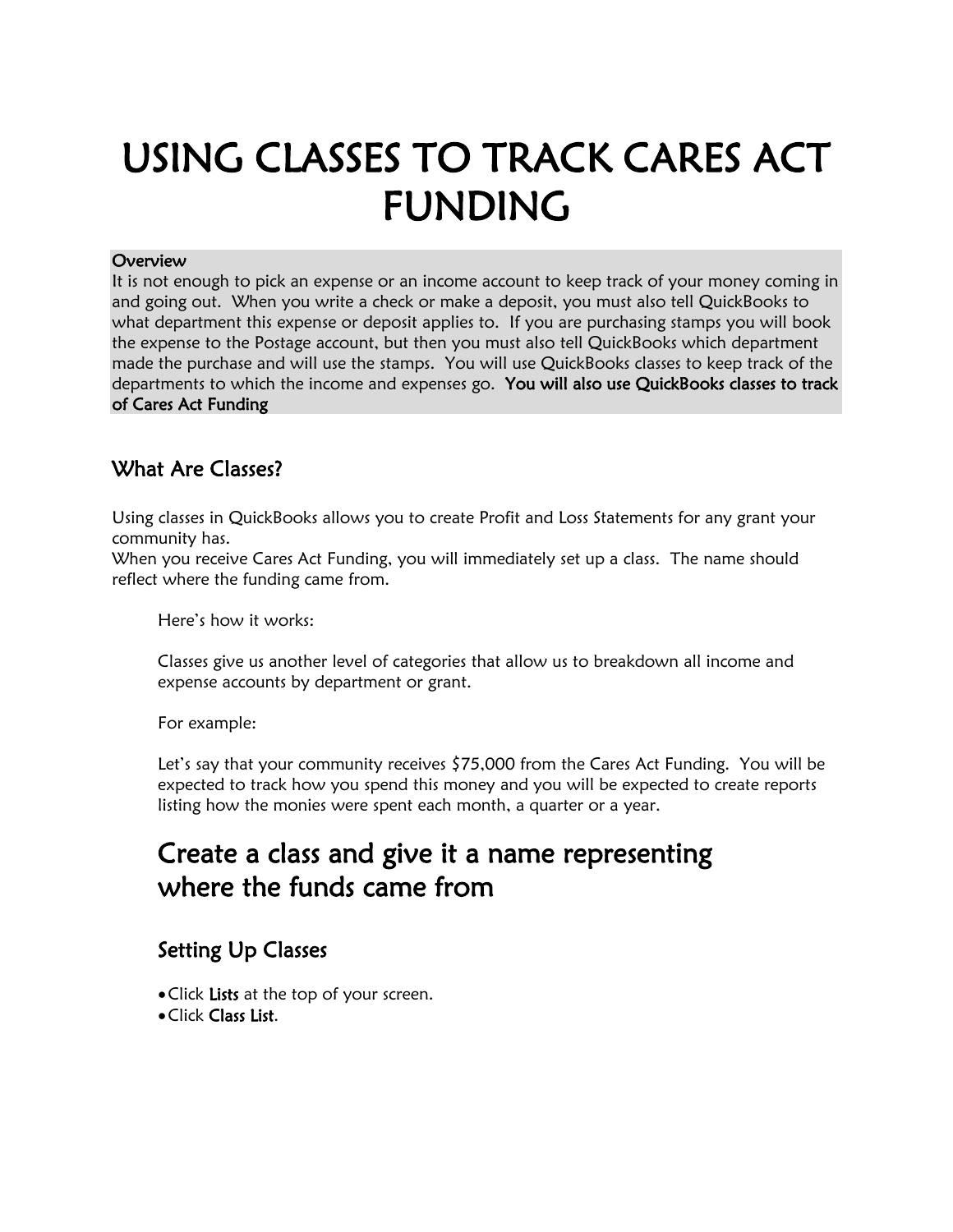

- Click Class at the bottom left of your screen.
- Click New.

| New                       | $Ctn + N$                     |  |
|---------------------------|-------------------------------|--|
| Edit Class                | $C\text{tri} + E$             |  |
| Delete Class              | Ctrl+D                        |  |
| Make Class Inactive       |                               |  |
| Show Inactive Classes     |                               |  |
| Hierarchical View         |                               |  |
| Flat View                 |                               |  |
| Customize Columns         |                               |  |
| Use                       | Ctrl+U                        |  |
| Eind in Transactions.     |                               |  |
| Print List.               | $CInI+P$                      |  |
|                           |                               |  |
| Re-son List               |                               |  |
| $Class \times$<br>Reports | <b>X:</b> El Include inactive |  |

- Enter the name of the Class. In this example, you will name it Cares Act Funding or COVID-19
- Click OK.

Once your class is created, you are ready to go. You might be tempted to create new accounts. Do not. You will use the Chart of Accounts list you already have.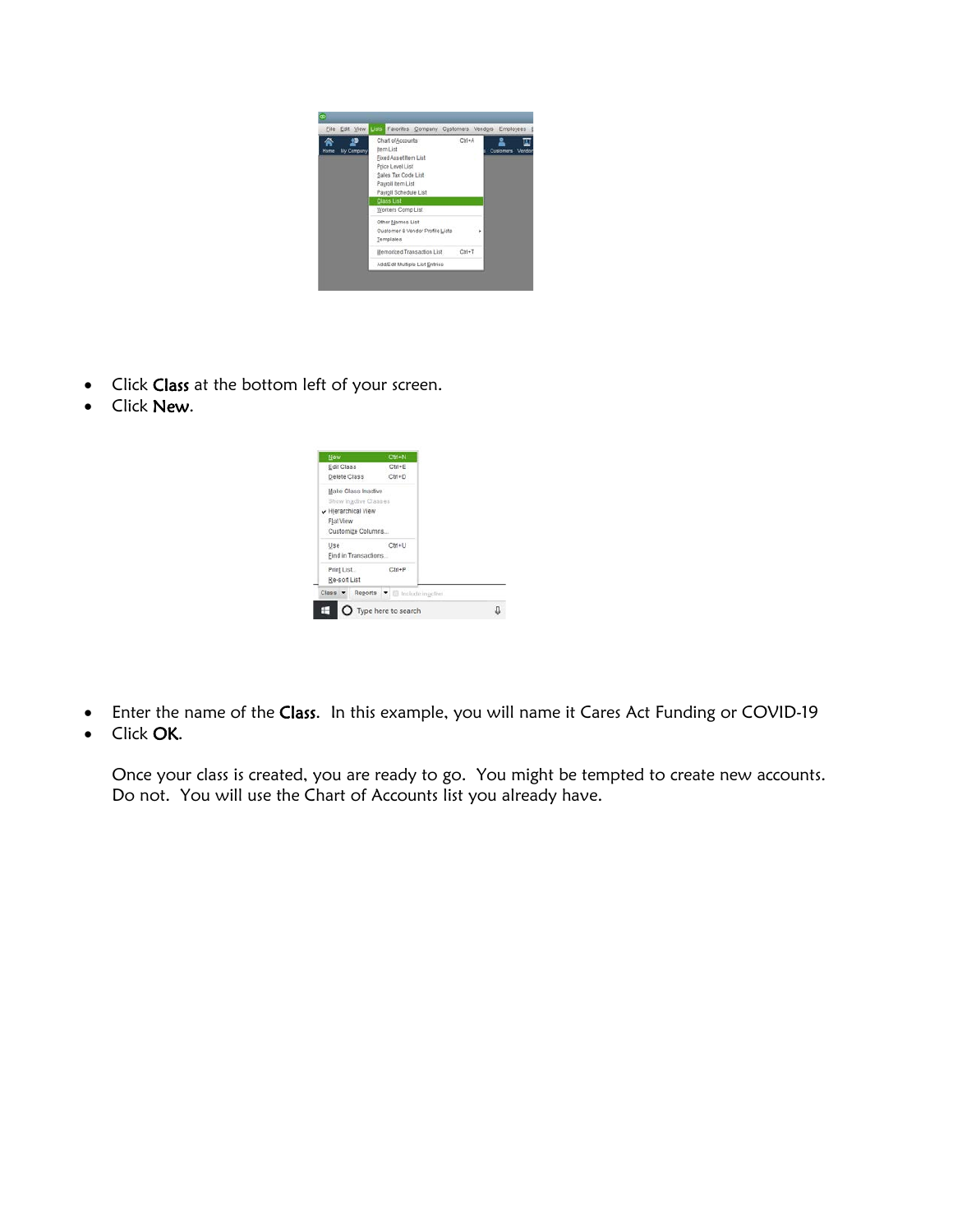#### DEPOSTING THE CARES ACT FUNDS

When you are depositing the money in QuickBooks, Select an Income account such as Grant Income or Income Enter the class you created to track the funding.

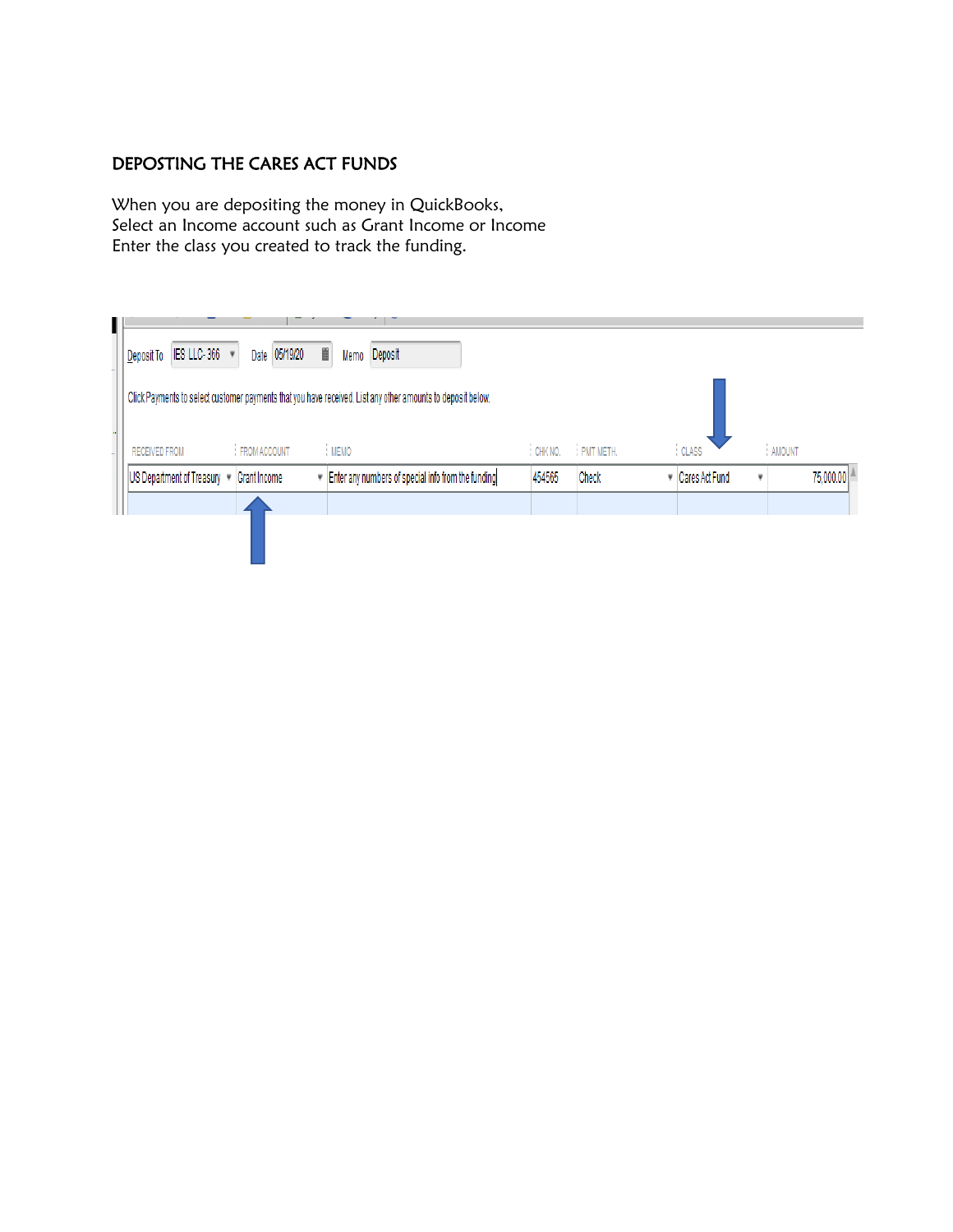#### SPENDING THE CARES ACT FUNDING

When you write a check to spend the money, select an appropriate expense account Always enter the class you created to track the Care Act Funding.

|                                                                                                   | 1248<br>NO.                                  |                           |
|---------------------------------------------------------------------------------------------------|----------------------------------------------|---------------------------|
|                                                                                                   | ■<br>05/19/20<br>DATE                        |                           |
| PAY TO THE ORDER OF<br>Costco                                                                     | $5 \quad 300.00$<br>$\overline{\phantom{a}}$ |                           |
| Three hundred and 00/100**                                                                        | ************* DOLLARS                        |                           |
| ADDRESS                                                                                           |                                              |                           |
| Costco                                                                                            |                                              |                           |
|                                                                                                   |                                              |                           |
|                                                                                                   |                                              |                           |
|                                                                                                   |                                              |                           |
|                                                                                                   |                                              |                           |
|                                                                                                   |                                              |                           |
| MEMO                                                                                              |                                              |                           |
|                                                                                                   |                                              |                           |
| \$300.00<br>Items<br>Expenses                                                                     | \$0.00                                       |                           |
|                                                                                                   |                                              |                           |
| : MEMO                                                                                            |                                              | <b>C. BL. CLASS</b>       |
| ACCOUNT : AMOUNT<br>300.00 paper; file folders; printer ink<br>Office Sup<br>$\blacktriangledown$ |                                              | Cares Act Fund<br>$\star$ |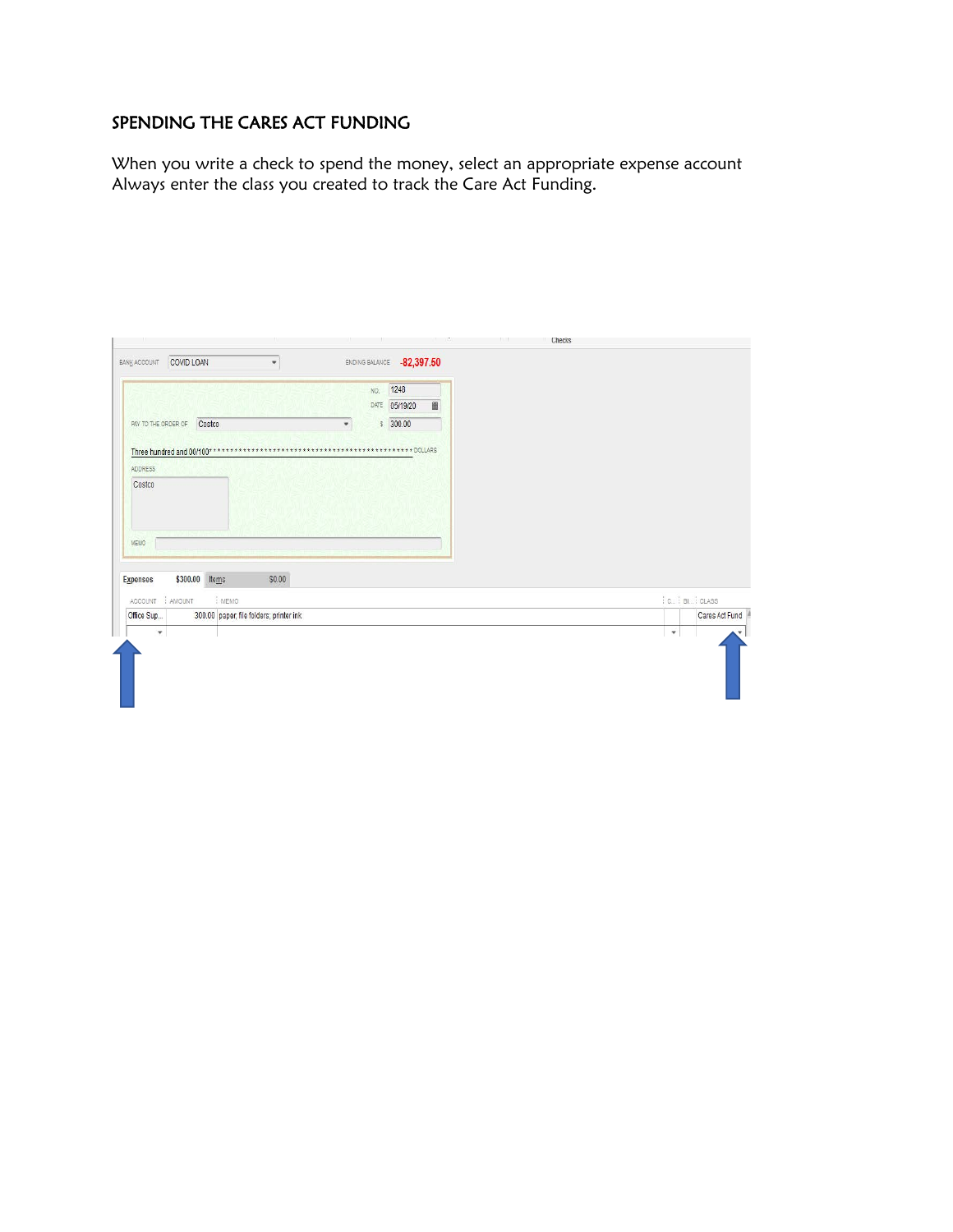It is also a great idea to select a binder and use it to hold copies of all the deposits, invoices and checks that were written for the Cares Act Funding. If you were to be audited or someone was interested in seeing how this money was spent and accounted for, it should all be in one central place.

QuickBooks has a great report that you can create to view all of the activity for the Cares Act Funding. It is a Profit and Loss by Class Report.

Click Reports Click Company and Financial Click Profit & Loss by Class



**CAUTION!! CHECK THE DATES ON THIS REPORT---MAKE SURE THEY ARE THE CORRECT DATES YOU ARE INTERESTED IN. CARES Act funding is for COVID related expenses incurred between March 1, 2020 and December 30, 2020.**

| <b>Customize Report</b>            | <b>Comment on Report</b> | <b>Share Template</b> | <b>Memorize</b>  | Print       |
|------------------------------------|--------------------------|-----------------------|------------------|-------------|
| lThis Fiscal Year-to-date<br>Dates |                          | From 01/01/20         | 鹽<br>To 05/19/20 | m<br>Show C |

You probably have many different classes set up. Make sure you customize your report so only the Cares Act Fund Class is in the report.

Click Customize Report in top left corner of the report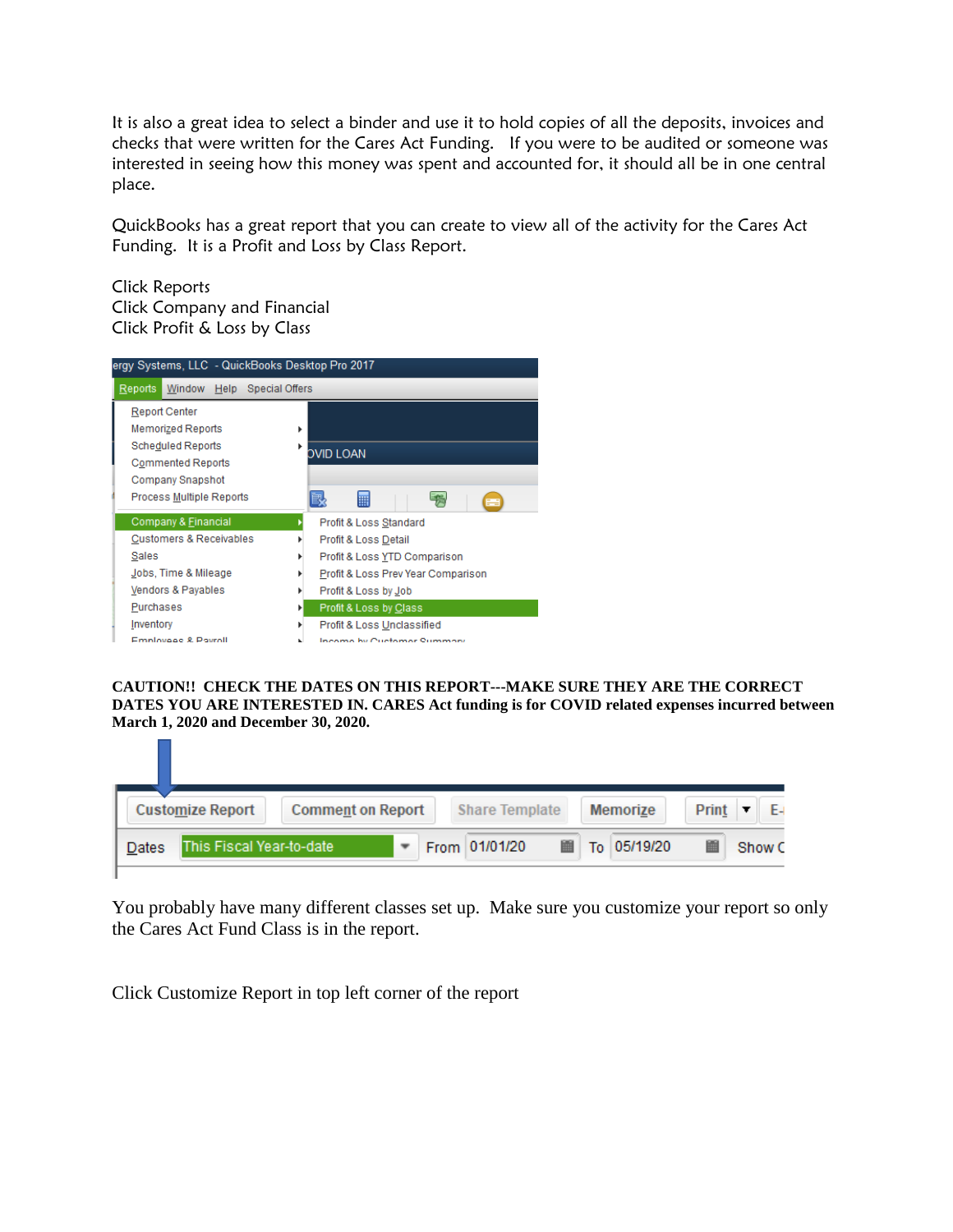Click Filters Click Class Enter Class name in the Class Window

| <b>Display</b><br>Ė<br>'e | <b>Filters</b>                                    | Header/Footer  |   | Fonts & Numbers               |                               |
|---------------------------|---------------------------------------------------|----------------|---|-------------------------------|-------------------------------|
| <b>CHOOSE FILTER</b>      |                                                   |                |   | <b>CURRENT FILTER CHOICES</b> |                               |
| <b>Search Filters</b>     | Class                                             |                |   | <b>FILTER</b>                 | $:$ SET TO                    |
| <b>FILTER</b>             |                                                   |                |   | Account                       | All income/expense ac         |
| <b>Billing Status</b>     |                                                   | Cares Act Fund | ٠ | <b>Class</b>                  | Cares Act Fund                |
| <b>Class</b>              |                                                   |                |   | Date                          | This Fiscal Year-to-date      |
| Cleared                   |                                                   |                |   |                               |                               |
| <b>Customer Type</b>      |                                                   |                |   |                               |                               |
| Date                      |                                                   |                |   |                               |                               |
|                           |                                                   |                |   |                               | <b>Remove Selected Filter</b> |
| <b>CLASS FILTER</b>       |                                                   |                |   |                               |                               |
| drop-down list.           | Choose a class (a group of transactions) from the |                |   |                               |                               |
|                           |                                                   | Tell me more   |   |                               | Revert                        |

File these reports in the binder also.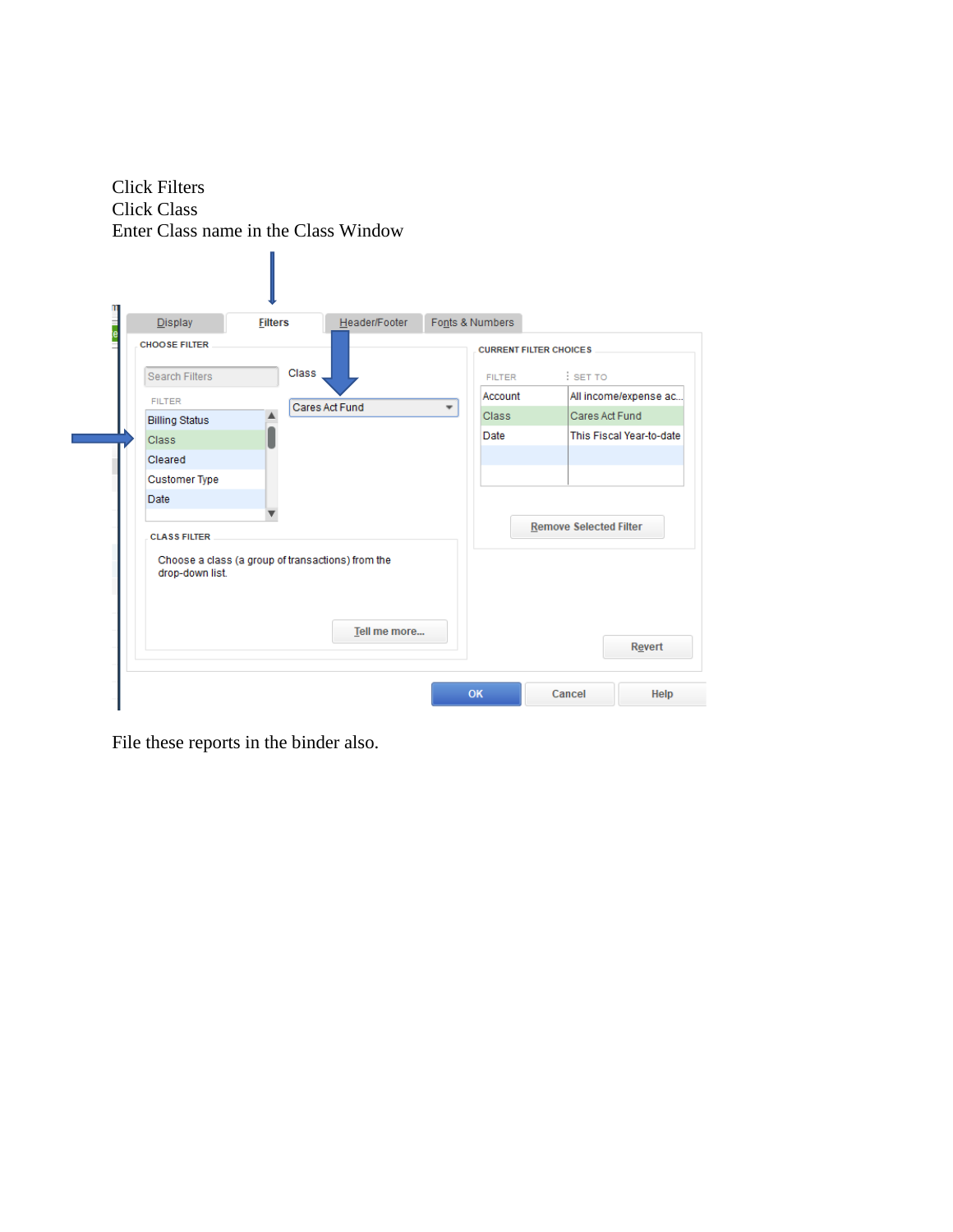### **GOING BACK AND CATEGORIZING DEPOSITS AND CHECKS IN THE PAST**

You may have to locate transactions in the past and classify them to the Cares Act Fund. To do this, you will go to the checking account that the checks and/or deposits were created in.

Click Company Click Chart of Accounts



Double click your checking account

| lo                  |  |
|---------------------|--|
| <b>NAME</b>         |  |
| $\cdot$ IES LLC-366 |  |

Scroll through your check register and look for any transactions that you wish to classify to the Cares Funding. When you come to a transaction, click it so that it is highlighted and then Click Edit Transaction at the top of the check register.